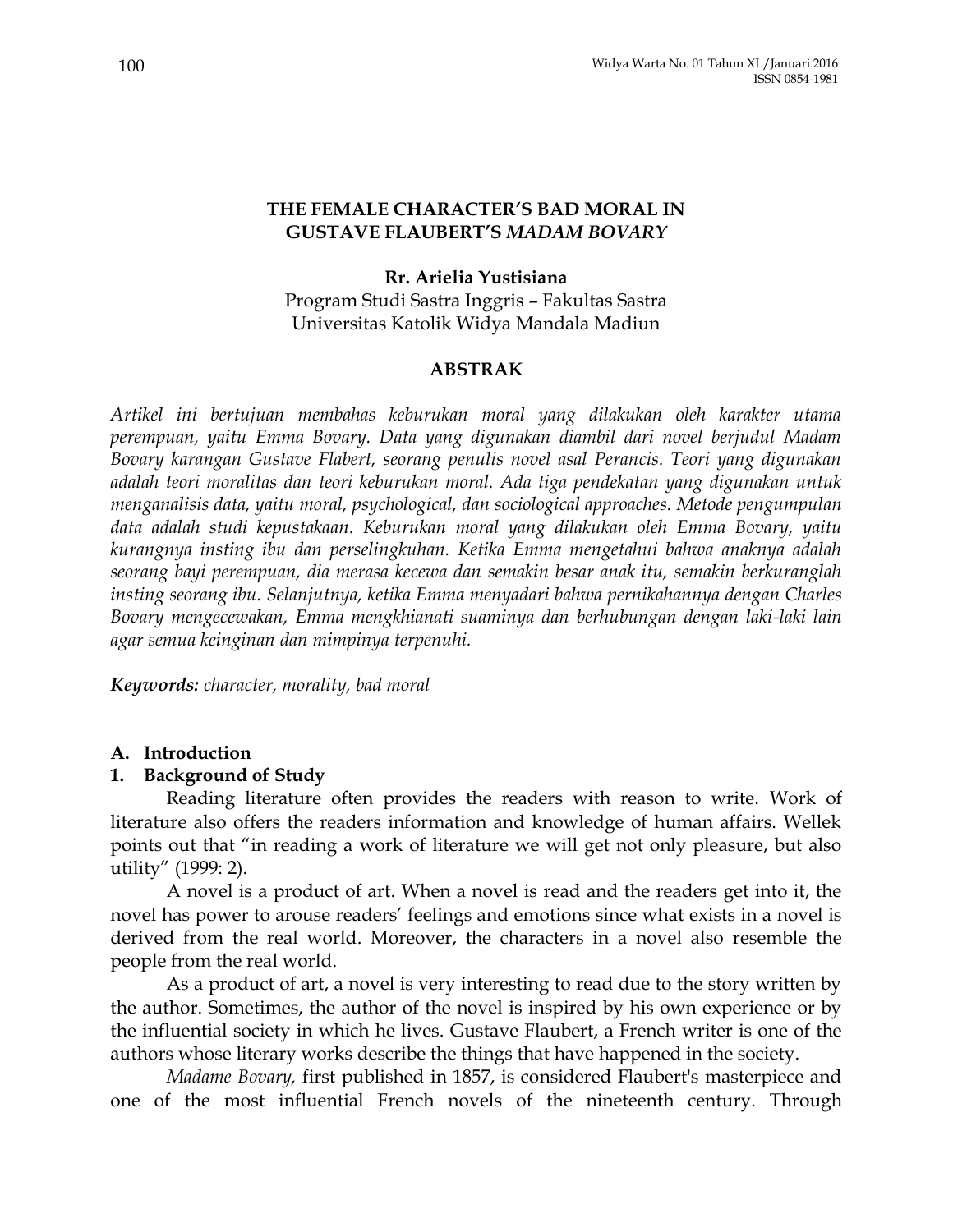painstaking attention to detail and constant revision, Flaubert created a highly accurate rendering of his characters' motivations and personalities, achieving an exquisite prose style that has served as a model for numerous writers.

The main character discussed in the article is Emma Bovary who has committed bad moral. She is a very beautiful and elegant lady of Charles Bovary, but unfortunately she is not satisfied with the ordinary life served by her husband. The life she dreams is the luxurious and sophisticated bourgeois life described in the novels she has read. Therefore, she finds her satisfaction outside by committing adultery and deception in order to get what she really wants in her life. She commits adultery and deception by betraying and deceiving her husband and other men. Unfortunately, her efforts to get what she wants are not totally appropriate with what she has dreamed of. At the end of the story, Emma Bovary commits suicide because she has left much debt and embarrassment. The bad morals that are done by Emma Bovary have destroyed her comfortable marriage life. Therefore, the article focuses on the main character's bad morals in Gustave Flaubert's *Madame Bovary*.

### **2. Problem Limitation**

In analyzing the novel, *Madam Bovary,* it is important to limit the problems that will be discussed. The article focuses on the main female character, Emma Bovary. Emma Bovary's bad morals are discussed in detail.

# **3. Problem Formulation**

The article discusses bad moral conducted by Emma Bovary in the novel entitled *Madame Bovary* written by Gustave Flaubert. The bad morals conducted by Emma Bovary are lack of maternal instinct and extramarital affairs.

# **4. Research Goal**

In regard with the problem formulation, the researcher wishes to find out the bad morals of Emma Bovary in Gustave Flaubert's *Madame Bovary*.

# **B. Theoretical Review**

# **1. Character**

Character is one of the intrinsic elements of a literary work, such as a novel. He or she is the person that presents human personality in the novel. The author of the novel describes him or her in the experience of a number of situation, relationship, and contexts. The description of the character's attitudes in the literary work is not only a process to make it alive, but presents the idea of moral constitution in human personality. Besides presenting moral uprightness, the character is a brief descriptive quality of personal type. He or she is described not as an individualized personality but he or she is an example of vice or virtue or type, such as a busy body, a fop, a bumpkin, a garrulous old man, etc. He or she also presents a natural extension of the tradition. It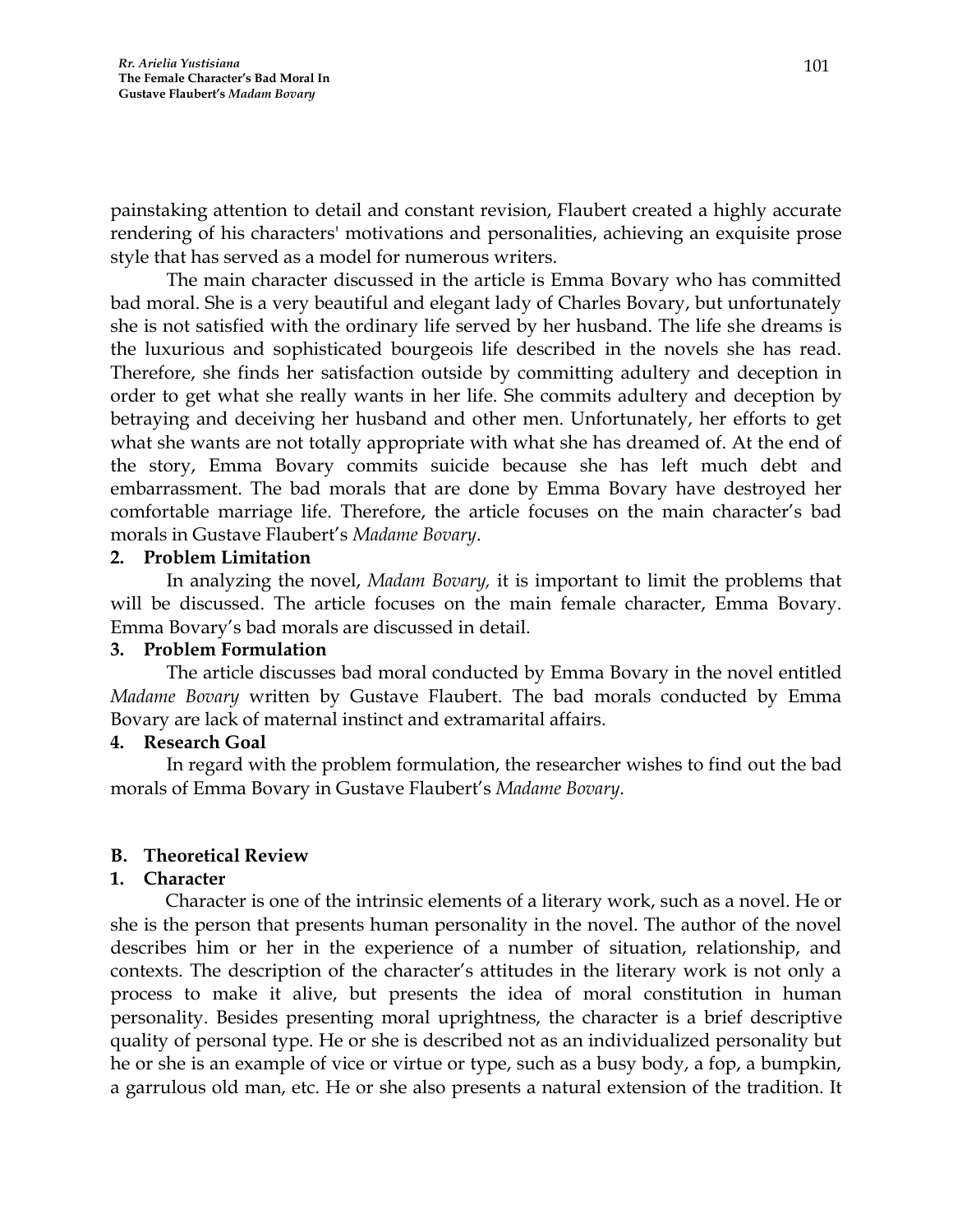means that he or she is a descriptive person who lives in a certain society and a certain period of time.

Characters in a literary work have the capacity of development. In regard with the capacity of development, they are divided into flat and round characters. Forster in his *Aspects of the Novel* divides the characters of fiction into 'flat' and 'round' (2001: 23). The flat characters are the characters that are built in a single idea or quality. It means that their personalities are not described in detail. It can be described in a single phrase or sentence. In addition, the simple, or flat, character generally possesses just one another; he or she often seems less the representation of a human personality than the embodiment of a single attitude or obsession (Kenney, 2005: 27). On the other hand, the round characters are the characters whose temperaments and motivations are described in a more complex way. They can also make the readers surprised. Sometimes their attitudes to face their conflicts cannot be guessed. The complex, or round, character is more lifelike than the simple character because in life people are not simply embodiments of single attitudes (Kenney, 2005: 28).

The flat characters have no complexity in the story. Therefore, they can be said as the characters that are introduced from the beginning and finished at the end of the story in the stable condition, or are unchanged nature. It can be said that the round characters are presented by the author in the experiences change on his nature.

Characters are what they are like because of the way they have been made. The kind of conversations they have, the things they do, their appearances and so on are the particular ways which the author has chosen to characterize his or her characters.

### **2. Morality**

Moral is a part of morality. Moral also means formation and discussion of principles of right and wrong behavior. Morality is a point about people's sense of what is right and wrong. As Taylor says in *Principles of Ethics* :

Morality has to do with right and wrong conduct and also with good and bad character. Then the moral judgments are made not only about people's actions but also about their motives or reasons for doing them and about their more general character traits (1945: 1).

In relation to his opinion, we see the goodness or badness of a person as a human being not by his or her certain role in his or her society. The sides of humanities are how a person is responsible for what he has done, how a person treats another, how a person acts in his society, how a person shows his manner, and so on.

Furthermore, according to Durkheim in his book, *Moral Education,* morality consists of a system of action that predetermines conduct (1961: 24). It means that how a person must act and determine his or her conduct is right or wrong in given situation.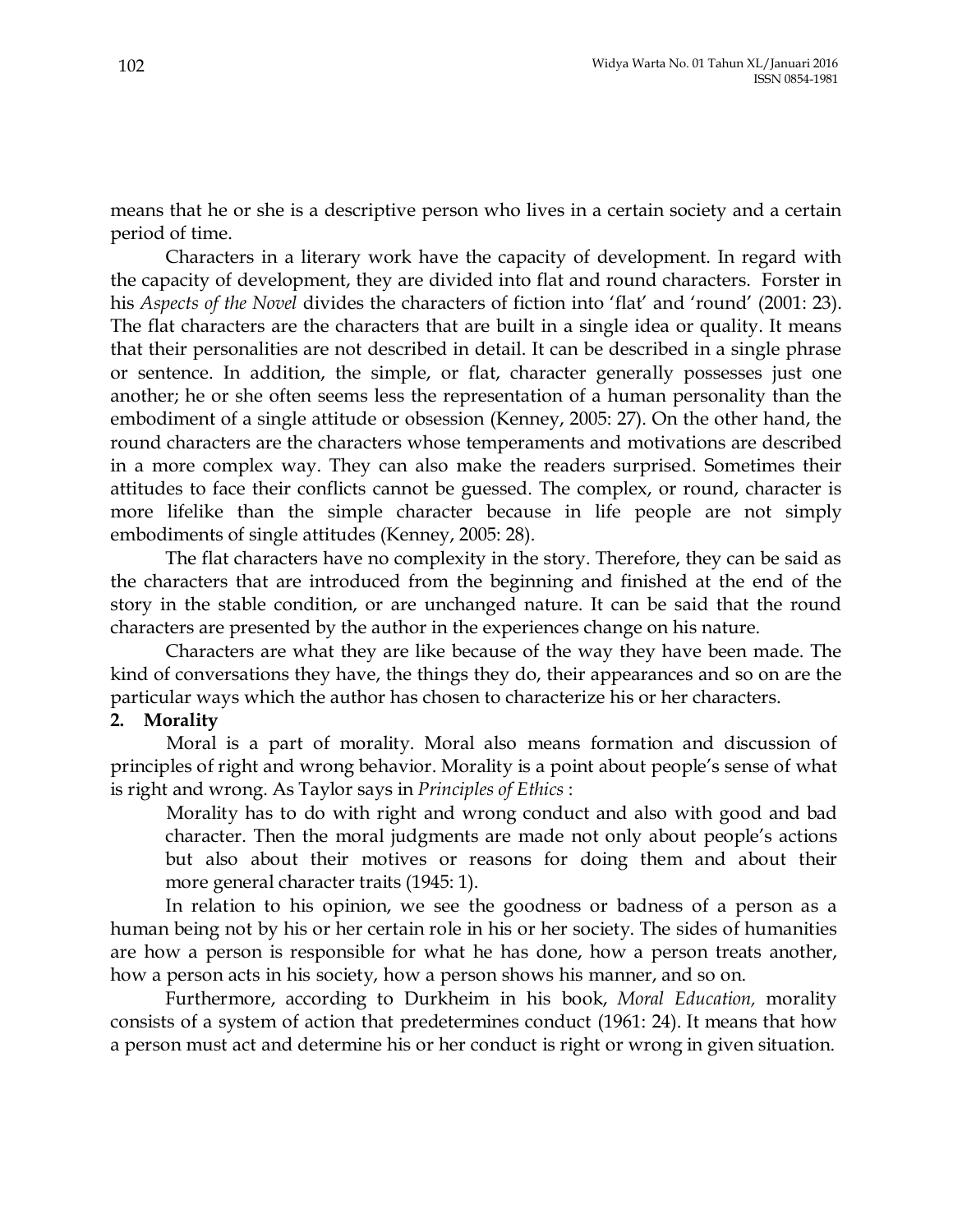# **3. Bad Moral**

Barry in *Applying Ethics* states that having bad moral refers to an action or person insofar as either is considered wrong or bad. No moral refers to something outside the sphere of moral concern (1985: 5).

Hence, bad moral can be said as lacking of moral. The doer does not care about the right or wrong conduct about what he or she has done. The doer also does not care about the judgment from people surrounding him or her.

Thus, bad moral still exists within the boundaries of morality, and that is completely outside those bounds. In other words, bad moral is being without such a good sense. For instance, someone who has bad moral knows what is morally right or wrong and simply chooses to reject or act against his/her knowledge of what is right.

Besides, concerning bad moral Lee Flamand stated that, bad moral describes someone who does not care if his actions are right or wrong or actions that show a lack of care about what is morally right {"Bad Moral. Page 2 of 10. (http://www.ehow.com/about\_5445679\_definition-amorality.html) accessed on December 1st , 2014}

Meanwhile, a person who has bad moral can also be said as a person who has no conscience in doing bad attitudes like being selfish, being a liar, being rude, etcetera. Bad moral also deals with a person who has no moral code in such a kind of places and situations where moral considerations need to apply. Therefore, he or she does not care about the condition surrounding him or her if he or she makes such a cruel thing.

Further, Nietzche in Lee Flamand's article asserted that,

Being moral or ethical means obeying ancient established law or custom. Whether one submits to it with difficulty or gladly, that is immaterial; it is enough that one does it. *"Good"* is what one calls those who do what is moral as if they did it by nature, after long heredity-in other words, easily and gladly-whatever may be moral in this sense. Being evil is being "not *moral"* (immoral), practicing immorality, resisting tradition, however reasonable or stupid tradition may be. Harming the neighbor, however, has been felt to be preeminently harmful in all the moral laws of different ages, until now the word "evil" is associated primarily with the deliberate harming of the neighbour (2014: 3).

Nietzche's statement above shows that there are two moralities which are reflected in life. The first is being good that is when the one obeys the rule without force from others. The second is being evil that is when the one resists rule however that is reasonable.

In conclusion, morality is manner, behaviour, and action between the right and wrong. Morality can also be seen in some of group communities to accept codes of conduct whether they are right or wrong. Thus, people know the effect of their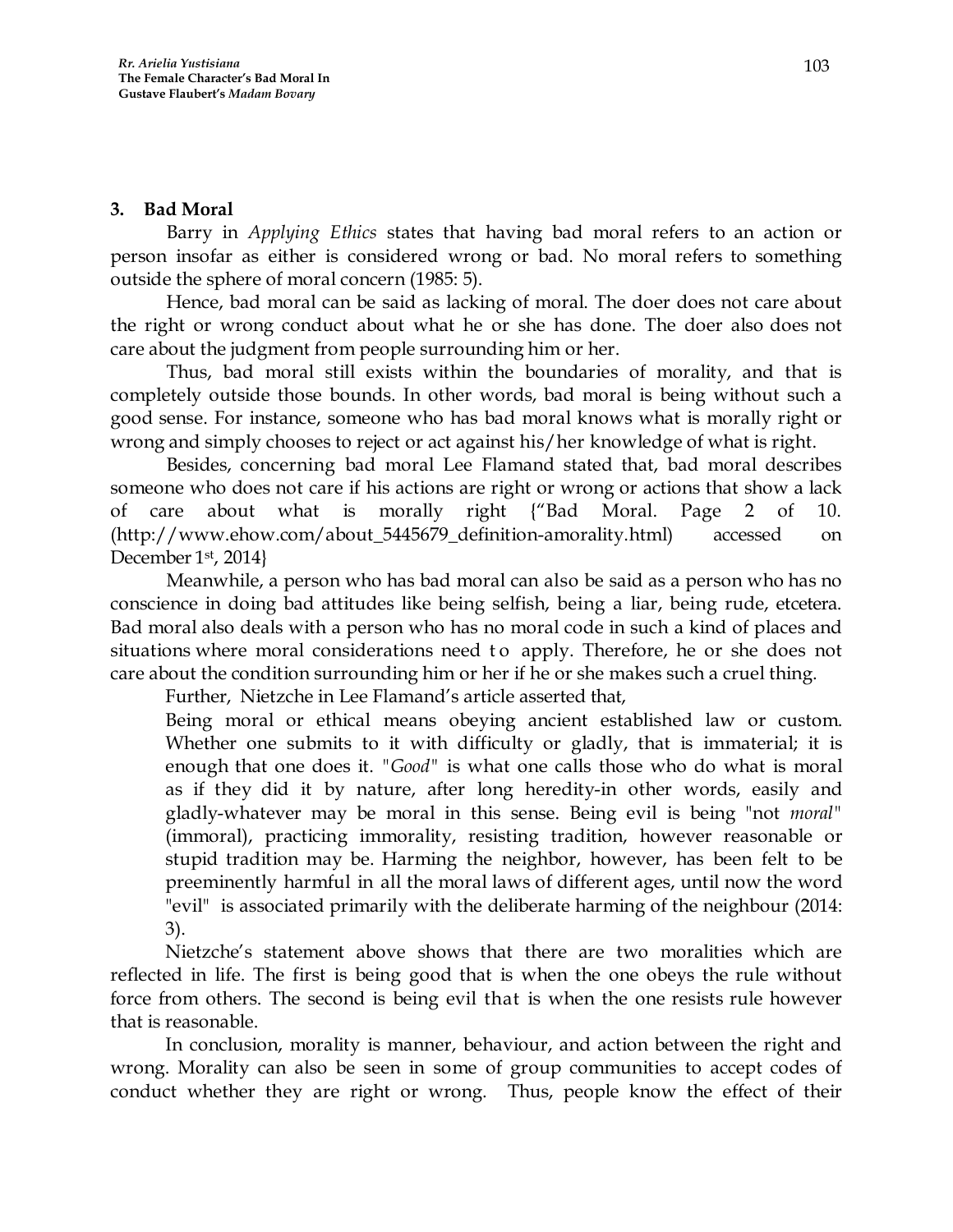morality and they have to be responsible for what they have done.

# **C. Method of Research**

The primary data of the article is a novel entitled *Madam Bovary* written by Gustave Flaubert. *Madame Bovary* tells about the terrible life of a married woman, namely Emma Bovary who gets married to a country doctor, Charles Bovary. Because of dreaming of a sophisticated and romantic life, Emma Bovary is not satisfied with the life her husband has given to her. Ever since she lived in a convent as a young girl, she has dreamed of love and marriage as a solution to all her problems. After she attended an extravagant ball at the home of a wealthy nobleman, she begins to dream constantly of a more sophisticated life. She grows bored and depressed when she compares her fantasies to the humdrum reality of village life, and eventually her listlessness makes her ill.

The approaches which are suitable to apply are moral approach, psychological approach, and sociological approach. Moral approach, as stated by Wilbur S. Scott in *Five Approaches of Literary Criticism,* is that moral value lies in literature as a criticism of life.

It is the technique of literature which man is based on his ideas and attitudes. Then, man is being who may be distinguished from the animal that has no ethical standard but the man has one (1962: 23).

Thus, by using this approach, the morality of the main character in the novel is determined. Moreover, Guerin stated the larger function of literature is to teach morality and to probe philosophical issues. They would interpret literature within a context of philosophical thought of a period or group (2005: 77). The novel, *Madame Bovary* focuses on the main character's failure to mingle with the bourgeois society. That failure influences character's psychological conditions purely. She has conducted bad morals in order to reach her sophisticated and luxurious life. The second approach needed by the researcher is psychological approach. Wellek and Warren illuminated the meaning of psychology of literature. They classify four ways of applying psychology to literature.

The psychology of literature may mean the psychological study of the writer, as type and as individual, or the study of the creative process, or the study of the psychological types and laws present within works of literature, or, finally, the effects of literature upon its readers (1963: 81).

The second way, that is, the study of the psychological types and laws present within works of literature is used as an approach. Therefore, the life of the character is learned psychologically in which the character' problems give the explanation for the readers by concerning psychological view.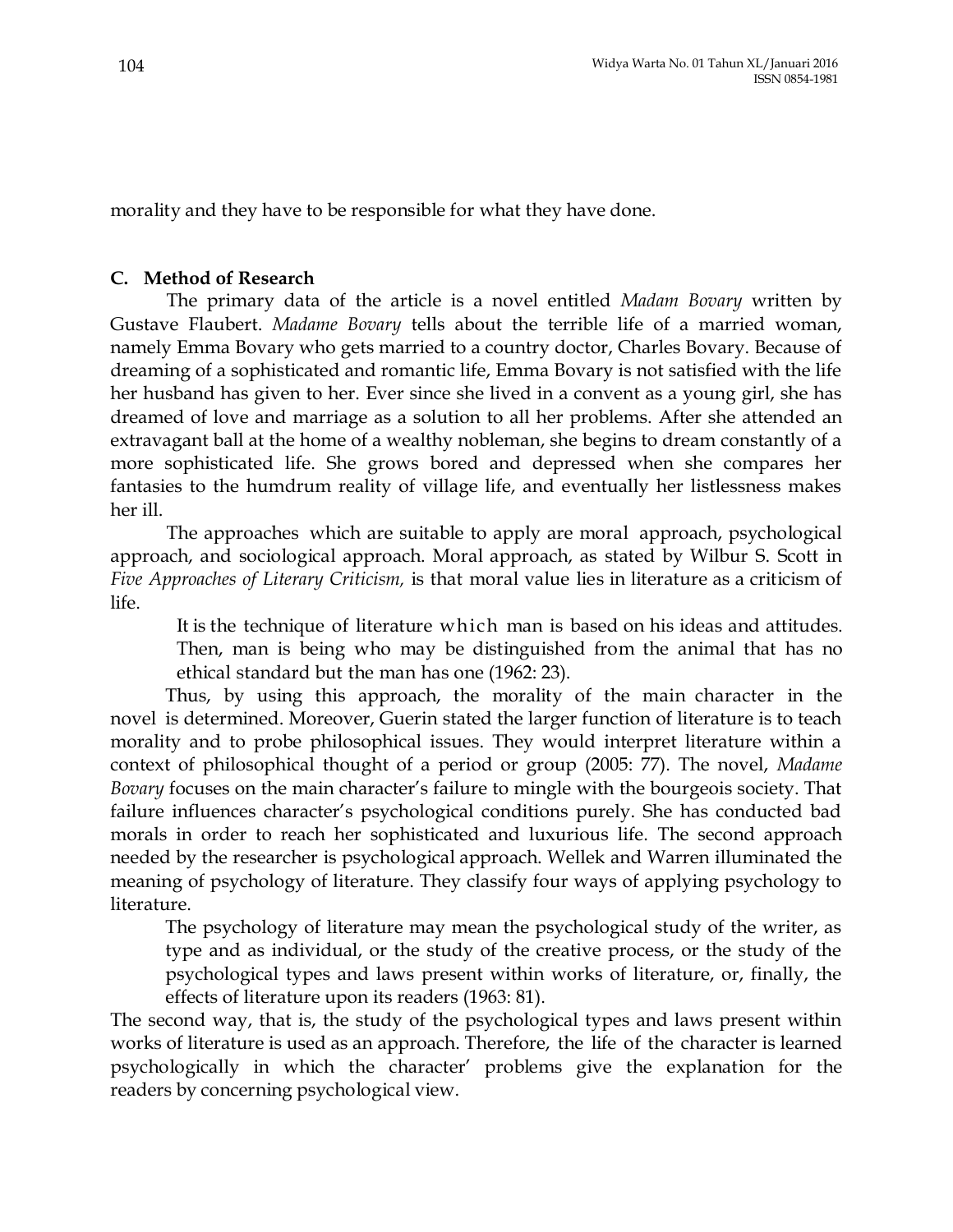The third approach is sociological approach. Scott stated that sociological approach gives an understanding that art's relations to society are vitally important, and that the investigation of relationships organizes and deepens one's response to work of art (1962:123). It means that sociological approach is related to society and gives understanding about interrelationships between one character and another character.

The data is analyzed descriptively. Punch stated apparently as follows:

A descriptive study sets out to collect, organize and summarize information about the matter being studied. To describe is to draw a picture of what happened, or of how things are proceeding, or of what a situation or person or event is (or was) like, or means, or of how things are related to each other (2001: 38).

Library research is used as the method of collecting the data. Punch said that "the possibilities for data in qualitative studies include document, diaries, and journals, other written materials (2000: 58).

### **D. Result and Discussion**

### **1. Emma Bovary's Bad Morals**

When Emma finally gets married to Charles Bovary, she does not get everything she has dreamed of. Eventually, her husband loves her unconditionally but it does not satisfy her at all. Moreover, her husband grants all Emma's need, but it also makes her unhappy because she needs more than what her husband has given to her. Even, when she is expecting her baby, her husband brings her to the place where she will be happy and raise the children well. However, it does not make her satisfied. When Emma gives birth to her daughter Berthe, motherhood disappoints her—she had desired a son—and she continues to be despondent.

She grows bored and depressed when she compares her fantasies to the humdrum reality of village life, and eventually her listlessness makes her ill. Her boredom and depression are relieved when she finally involves in romantic feelings. Emma's desire for passion and pleasure leads her into extramarital affairs with Leon and Rodolphe. In addition, she runs up enormous debts against her husband's property and commits suicide when she realizes she will be unable to repay them. Her lack of motherhood or maternal instinct and extramarital affairs are the bad moral conducted by Emma Bovary.

# a. Lack of Maternal Instinct

Emma Bovary has a daughter whose name is Berthe. For the first time she knows that she has given birth to a baby-girl, she feels restless. She really hopes a son, not a daughter. She really wants a son because she thinks that by having a son, she can control the male world through her son.

She hoped for a son; he would be strong and dark; she would call him George;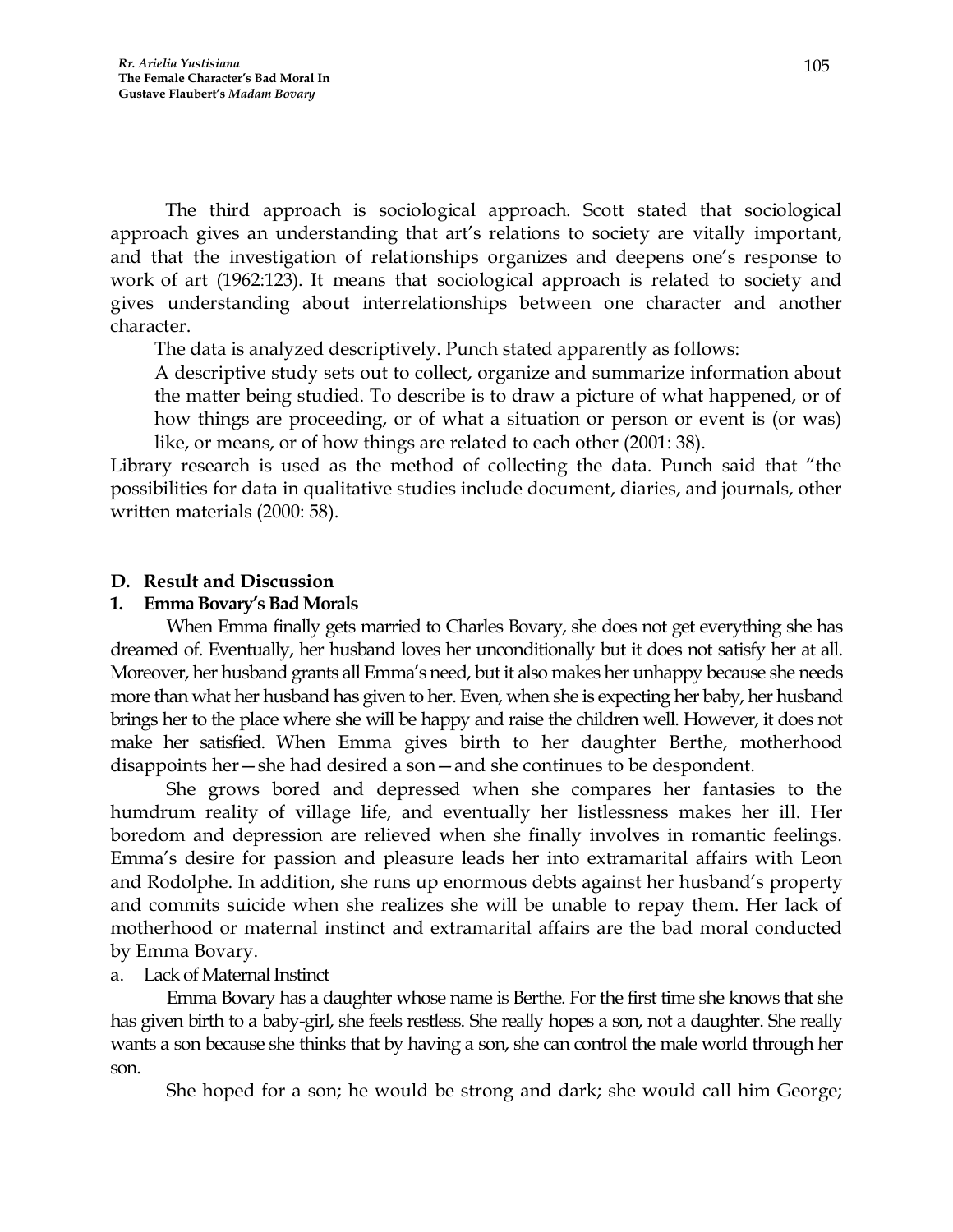and this idea of having a male child was like an expected revenge for all her impotence in the past. A man, at least, is free; he can explore all passions and all countries, overcome obstacles, taste of the most distant pleasures. But a woman is always hampered. Being inert as well as pliable, she has against her the weakness of the flesh and legal dependence (MB; Part 2: Chapter III; 2014: 77).

Emma does not get what she wishes, that is, a son. She has in her mind that having a son can help her control the world. It is because a man is free to explore his mind and able to conquer the man's world.

Emma does not feel reluctant to broad little Berthe out to the wet nurse who lives in wretched hovel at the edge of town. Emma's decision to have her daughter suckled in such dirty, impoverished surroundings replete with evidence of overcrowding, malnourishment and disease proves that she neglects her own daughter. Moreover, when Emma feels depressed of her own problem, she treats Berthe badly. Emma pushes Berthe away from her, and the little girl falls and cuts herself. Emma claims that Berthe was playing and that she fell accidentally. Emma is frantic and shaken.

Little Berthe was there, between the window and the work-table, tottering on her knitted shoes, and trying to come to her mother to catch hold of the ends of her apron-strings.

"Leave me alone," said the latter, putting her from her with her hand.

The little girl soon came up closer against her knees, and leaning on them with her arms, she looked up with her large blue eyes, while a small thread of pure saliva dribbled from her lips on to the silk apron.

"Leave me alone," repeated the young woman quite irritably.

Her face frightened the child, who began to scream.

"Will youleave me alone?" she said, pushing her with her elbow.

Berthe fell at the foot of the drawers against the brass handle, cutting her cheek, which began to bleed, against it. Madame Bovary sprang to lift her up, broke the bell-rope, called for the servant with all her might, and she was just going to curse herself when Charles appeared (MB; Part 2: Chapter VI; 2014: 100).

Emma pushes her imploring child away with her elbow, resulting in a small wound on Berthe's cheek as the child falls into a chest of drawers. When she shoves her infant daughter away from her in a fit of annoyance, she can no longer pretend to be a dutiful family woman. The incident with Berthe demonstrates Emma's inability to embrace maternal instincts. Just before she pushes her daughter, she stares at her with disgust, regarding her more as a foreign object—a piece of furniture or an animal—than as her own child.

Emma never takes care of her daughter. Berthe lives alone under lovely protection of her father, Charles Bovary and her nurse. Emma is lack of mother instinct. What she always cares is that how she can live happily and luxuriously with her lovers,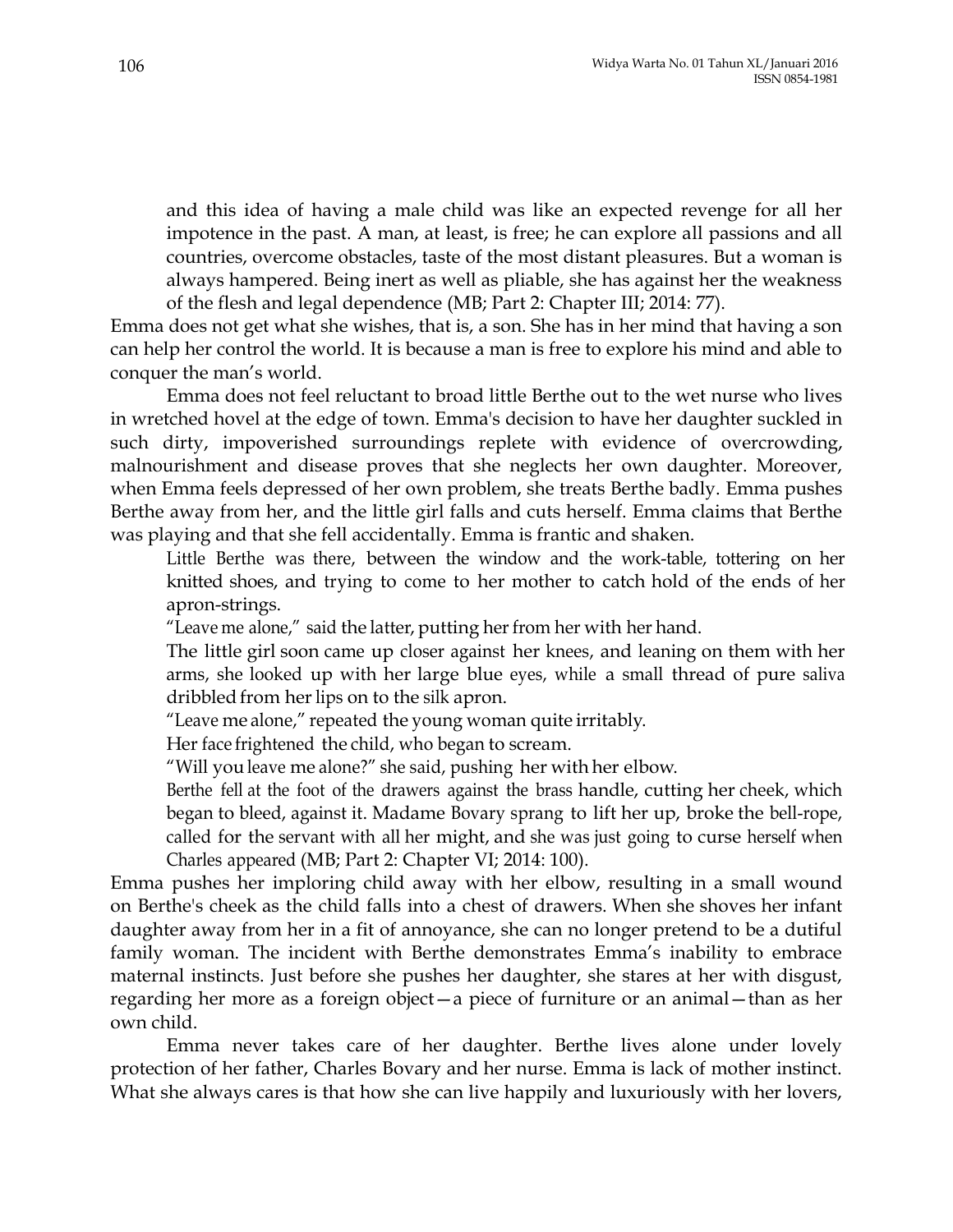Leon and Rodolphe. Only when she feels desperate because of her unpayful debt, she remembers her family. Finally, Berthe is condemned to a life of poverty by her mother's financial excesses and her parents' deaths. Little Berthe is an innocent child in need of her mother's care and love, but Emma is cold to her, and Berthe ends up working in a cotton mill because of Emma's selfish spending and suicide, and because of Charles's resulting death.

### **2. Extramarital Affairs**

Emma Bovary is a typical educated woman in the nineteenth century who is willing to want to have freedom to do everything she wants to. Her character demonstrates the many ways in which circumstance rather than free will determined the position of women in the nineteenth century. Emma's inability to accept her situation and her attempt to escape it through adultery and deception constitute bad morals. These mistakes bring about her ruin and, in the process, cause harm to innocent people around her.

Emma's beauty attracts the men around her. Not only is husband mesmerised of her beauty, but also other men are. Emma is the object of men's gaze, her husband's, Rodolphe's, Leon's, Justin's. Emma said "A man, at least, is free…a woman is always hampered (MB; Part 2: Chapter III; 2014: 77)", we hear Emma's thoughts, rendered in free indirect discourse, imbued with a romantic nature. Emma's statement claims that a woman is powerless not only over her financial situation, but also over her emotions. A double bind occurs when a woman's involuntary emotions are in conflict with inescapable external circumstances. Her only choice is to behave within the confines of her fixed station in class and the family. However, Emma does something wrong by having romantic relationship with other men. She does not feel satisfied with all the things that have happened in her life, her husband and the birth of her baby girl. It leads her to find life satisfaction by having extramarital affairs with the men who can give her romantic life the same as she dreams of.

The first man who attracts Emma's passion is Leon, a young law clerk. Emma learns that Leon also loves romantic novels and lofty ideals. Sharing these leanings, the two feel an immediate closeness and believe that their conversation is quite profound. When the Bovarys arrive at their new house, Emma hopes that her life will change for the better, and that her unhappiness will finally subside.

"At any rate, you have some walks in the neighbourhood?"

continued Madame Bovary, speaking to the young man. "Oh, very few," he answered. "There is a place they call La

Pature, on the top of the hill, on the edge of the forest. Some- times, on Sundays, I go and stay there with a book, watching the sunset."

"I think there is nothing so admirable as sunsets," she re- sumed; "but especially by the side of the sea."

"Oh, I adore the sea!" said Monsieur Leon.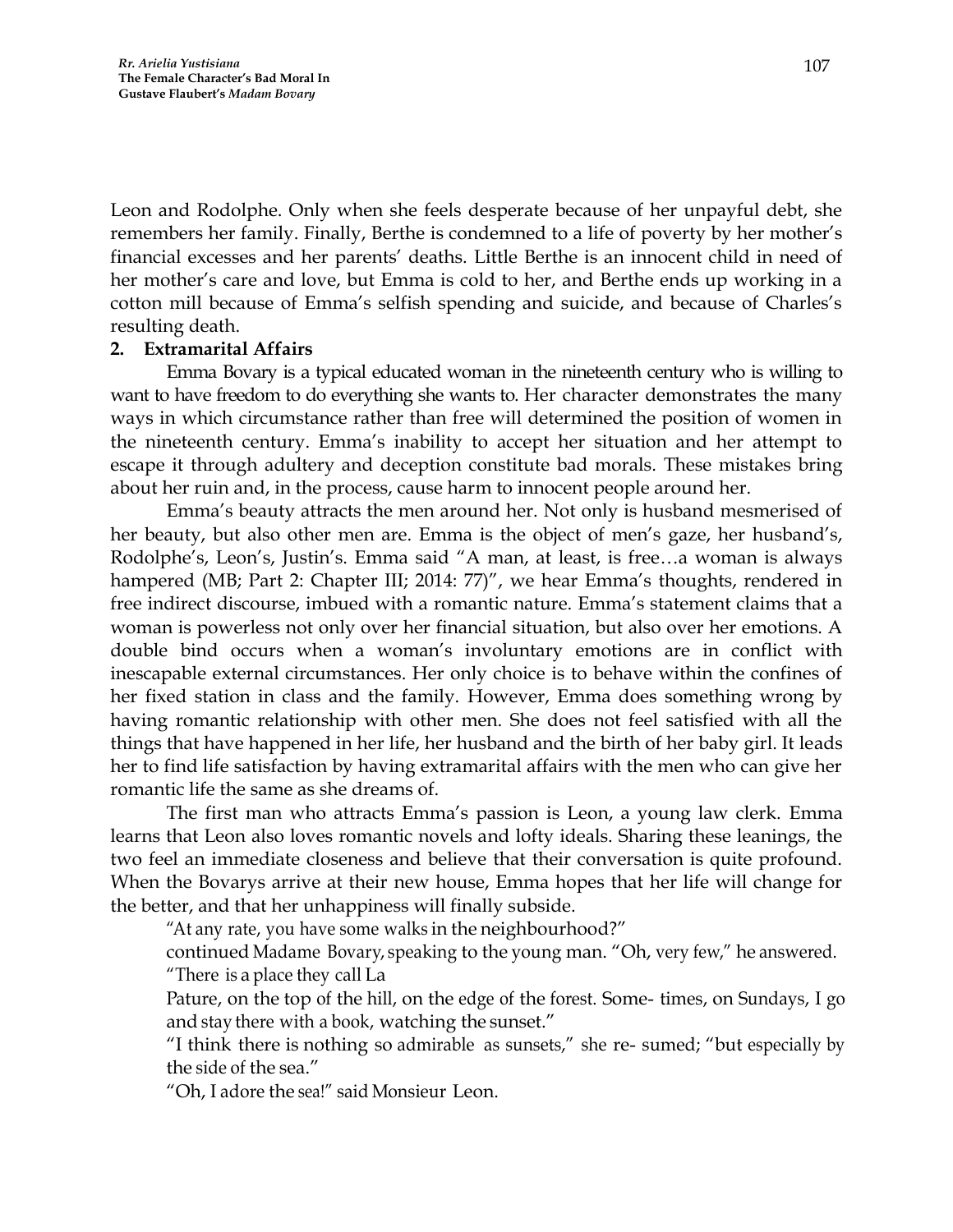"And then, does it not seem to you," continued Madame Bovary, "that the mind travels more freely on this limitless expanse, the contemplation of which elevates the soul, gives ideas of the infinite, the ideal?"

"It is the same with mountainous landscapes," continued Leon. "A cousin of mine who travelled in Switzerland last year told me that one could not picture to oneself the poetry of the lakes, the charm of the waterfalls, the gigantic effect of the glaciers. One sees pines of incredible size across torrents, cottages suspended over precipices, and, a thousand feet be- low one, whole valleys when the clouds open (MB; Part 2: Chapter II; 2014: 71).

Emma is interested in Leon because they have in common. Both of them like reading novels and spending the same leisure time. The superficiality of Emma's romanticism becomes clear in her interactions with Leon, who shares her love for sentiment and passionate excess. Emma's conversation with Leon at dinner is trite and sentimental they discuss how books transport them away from their everyday lives—but to the two of them, it seems rapturous and meaningful. She challenges her stable but unsatisfying marriage with a relationship that is based on falsely profound declarations rather than true sentiment.

Emma's romantic relationship with Leon fails when Leon decides to move to Paris. After Leon's departure, Emma lapses into her old depression. She is moody, irritable, nervous, and miserable. She constantly dreams of Leon, and wishes that she would have given in to her love for him. In this state, she meets a rich and handsome landowner named Rodolphe Boulanger, who brings a servant to be treated by Charles. As Emma tends to him, Rodolphe is taken by her beauty and begins plotting to seduce her.

"She is very pretty," he said to himself; "she is very pretty, this doctor's wife. Fine teeth, black eyes, a dainty foot, a figure like a Parisienne's. Where the devil does she come from? Wherever did that fatfellow pick her up?"

Monsieur Rodolphe Boulanger was thirty-four; he was of brutal temperament and intelligent perspicacity, having, more- over, had much to do with women, and knowing them well. This one had seemed pretty to him; so he was thinking about her and her husband.

"I think he is very stupid. She is tired of him, no doubt. He has dirty nails, and hasn't shaved for three days. While he is trotting after his patients, she sits there botching socks. And she gets bored! She would like to live in town and dance polkas every evening. Poor little woman! She is gaping after love like a carp after water on a kitchen-table. With three words of gallantry she'd adore one, I'm sure of it. She'd be tender, charming.

Yes; but how to get rid of her afterwards?" Then the difficulties of love-making seen in the distance made him by contrast think of his mistress. She was an ac- tress at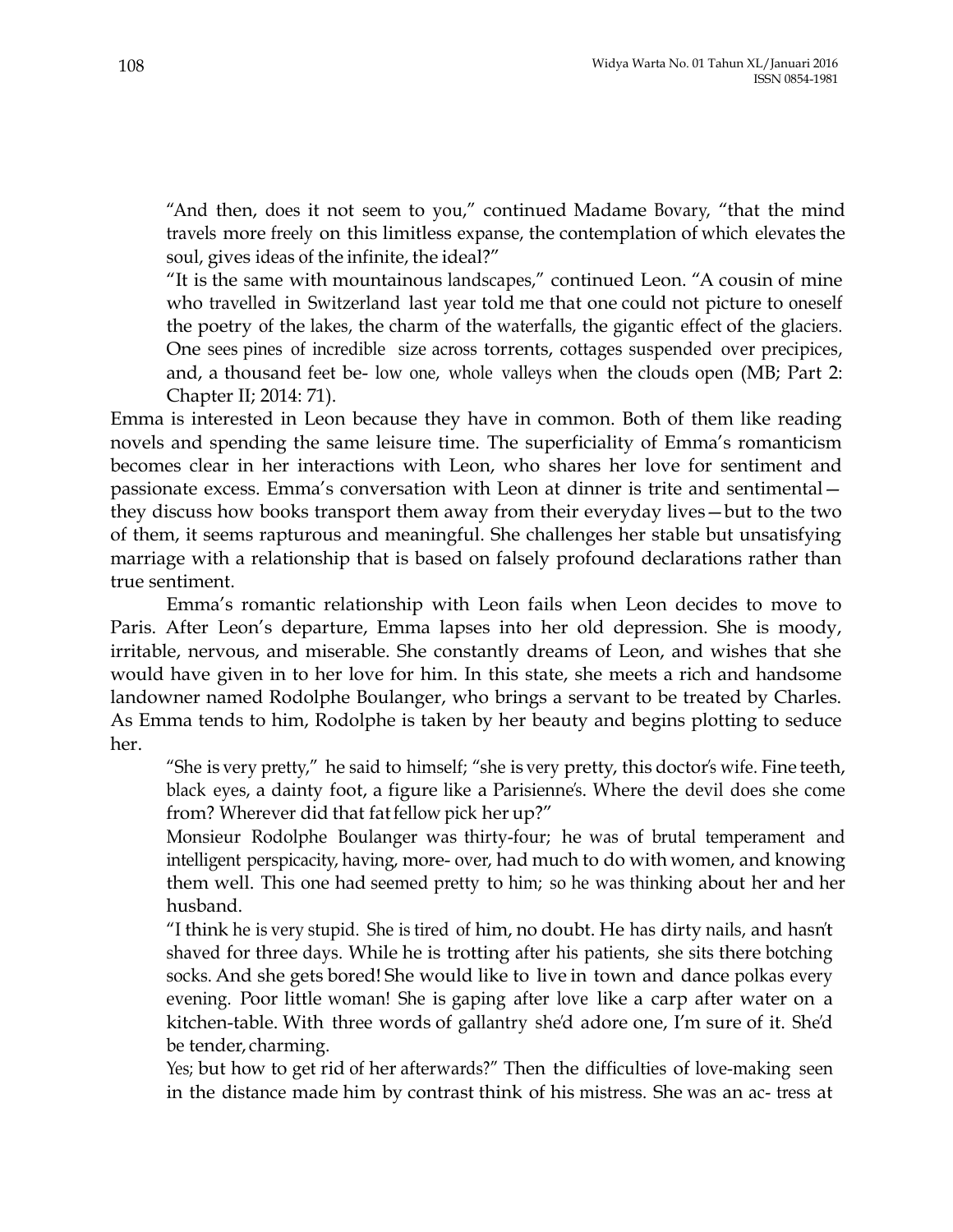Rouen, whom he kept; and when he had pondered over this image, with which, even in remembrance, he was satiated (MB; Part 2: Chapter VII; 2014: 113).

Her sexual relationship with Rodolphe gets more serious when she finally gives in, and they make love. Emma is joyful, feeling that her life has at last become romantic. Emma and Rodolphe quickly begin a full-fledged affair; Emma begins sneaking away from home to see Rodolphe. She acts incautiously, neglecting her duties at home in her obsession for her new lover.

One morning, when Charles had gone out before day break, she was seized with the fancy to see Rodolphe at once. She would go quickly to La Huchette, stay there an hour, and be back again at Yonville while everyone was still asleep. This idea made her pant with desire, and she soon found herself in the middle of the field, walking

with rapid steps, without looking behind her (MB; Part 2: Chapter XI; 2014: 141). She has broken her marriage vow by committing sexual affairs with another man. She does not care with her family any more. She has done that merely because she feels bored with her dull husband who actually loves her unconditionally. Because of his true love, he always believes in Emma that she is a good wife and mother for their daughter. Emma feels more passionate relation with Rodolphe than with Leon. Leon is shy, sentimentally romantic, and sexually innocent. In contrast, Rodolphe is aggressive, calculatingly pragmatic, and sexually cynical. Rodolphe views Emma as sexual prey and her marriage as a convenient excuse for seduction without worry of commitment. Rodolphe infers immediately that Emma yearns to escape the yoke of her marriage and desires a lover.

Emma and Rodolphe's affair begins where it left off. As Emma's dissatisfaction with her marriage becomes even more pronounced, she begins to allude to the possibility of leaving Charles. Rodolphe, meanwhile, becomes still more easily annoyed by Emma's romantic sentimentality and begins to lose patience with the affair. By now, Emma has been so careless that the whole town knows about her adultery.

"Come, my poor angel, courage! Be comforted! be patient!"

"But I have been patient; I have suffered for four years. A love like ours ought to show itself in the face of heaven. They torture me! I can bear it no longer! Save me!" She clung to Rodolphe. Her eyes, full of tears, flashed like flames beneath a wave; her breast heaved; he had never loved her so much, so that he lost his head and said "What is, it? What do you wish?"

"Take me away," she cried, "carry me off! Oh, I pray you!" And she threw herself upon hismouth, as if to seize there the unexpected consent if breathed forth in a kiss.

"But—" Rodolphe resumed. "What?"

"Your little girl!" She reflected a few moments, then replied—

"We will take her! It can't be helped!"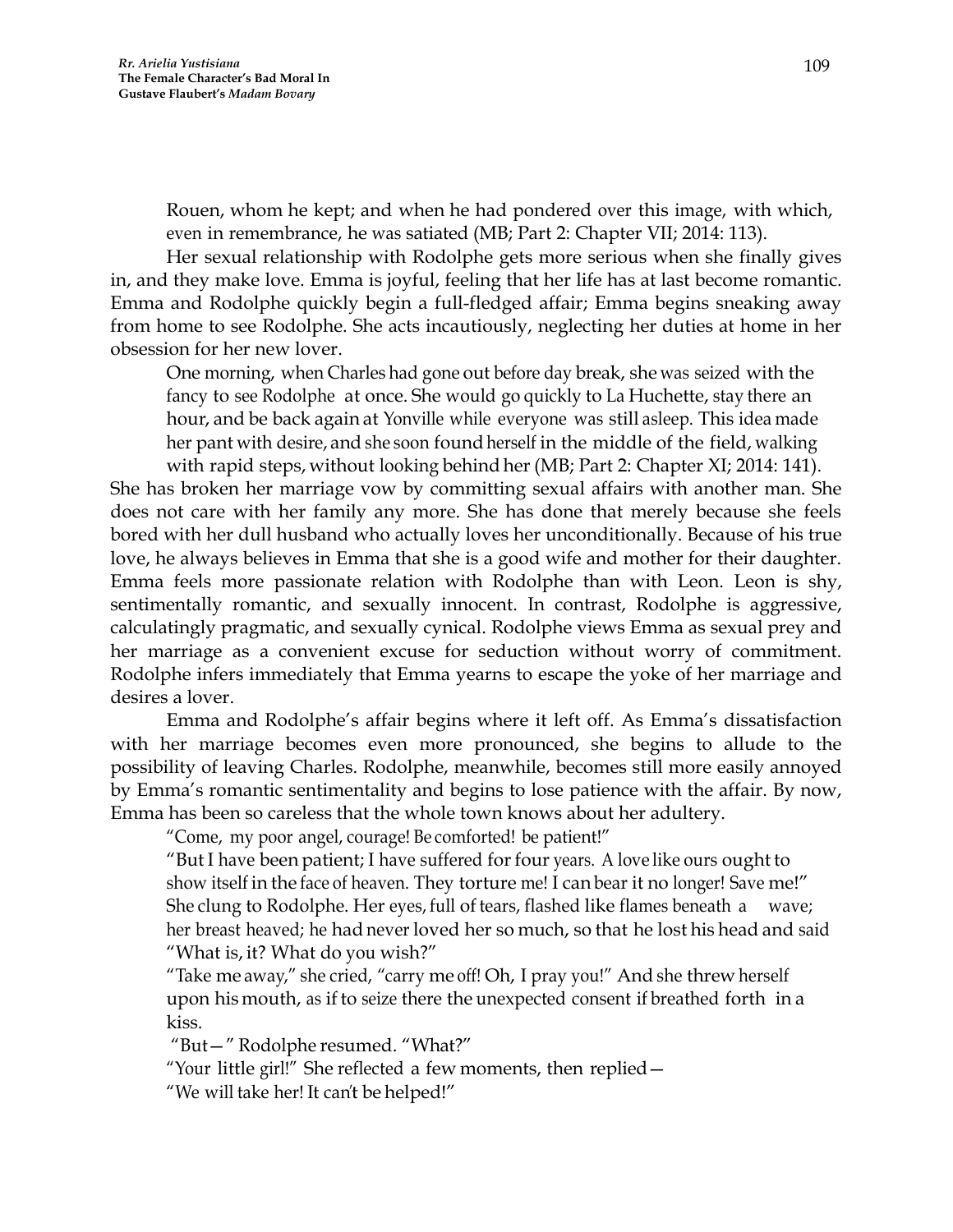"What a woman!" he said to himself, watching her as she went. (MB; Part 2: Chapter XII; 2014: 166-167).

As the affair progresses, it becomes increasingly clear that Rodolphe is interested in Emma solely for the sexual pleasure she affords him, and that Emma's flights of romantic fancy are sorely misplaced. She pays excessive attention to her physical vanities, perfuming herself, polishing her nails, and buying expensive items from Lheureux. At the same time, she grows more and more brazen in her adultery, and her debt to Lheureux increases. Emma puts both her soul and her finances in hock for the sake of an illicit love affair and a few material possessions.

It was Monsieur Lheureux, the shopkeeper, who had undertaken the order; this provided him with an excuse for visiting Emma. He chatted with her about the new goods from Paris, about a thousand feminine trifles, made himself very obliging, and never asked for his money. Emma yielded to this lazy mode of satisfying all her caprices. Thus she wanted to have a very handsome ridding-whip that was at an umbrella-maker's at Rouen to give to Rodolphe. The week after Monsieur Lheureux placed it on hertable (MB; Part 2: Chapter XII; 2014: 162-163).

Emma undergoes ethical development cyclically. She tends to switch from romantic indulgence to dissatisfaction, misery, and illness to moral resolve, and then begins the cycle again with a new romantic indulgence. This cycle is evident in her relationship with Rodolphe. After Rodolphe cuts off their affair, she becomes religious. Her insincere piety gives way to romantic yearnings, and when she meets Leon at the opera, she is ready to renew their fledgling romance. This cycle, however, cannot last forever, and when she receives Rodolphe's letter, her suicidal thoughts darkly foreshadow her future.

### **E. Conclusion**

Emma is the novel's protagonist and she is Madame Bovary, the title of the novel. She is a country girl educated in a convent and married to Charles Bovary at a young age, and she harbors idealistic romantic illusions, covets sophistication, sensuality, and passion, and lapses into fits of extreme boredom and depression when her life fails to match the sentimental novels she treasures.

The article focuses on Emma Bovary's bad morals. Emma Bovary always feels disappointed and unsatisfied with the life that her husband serves to her. She dreams of the wonderful and beautiful life in the novels she always reads. Besides, she has a strong figure to rebel the things she cannot gain. Because of feeling such ways, she commits adultery to fulfill what she really dreams of.

Eventually, Emma is only the victim of men's gaze because of her beauty and her passionate attitude. Emma's financial situation parallels and symbolizes her moral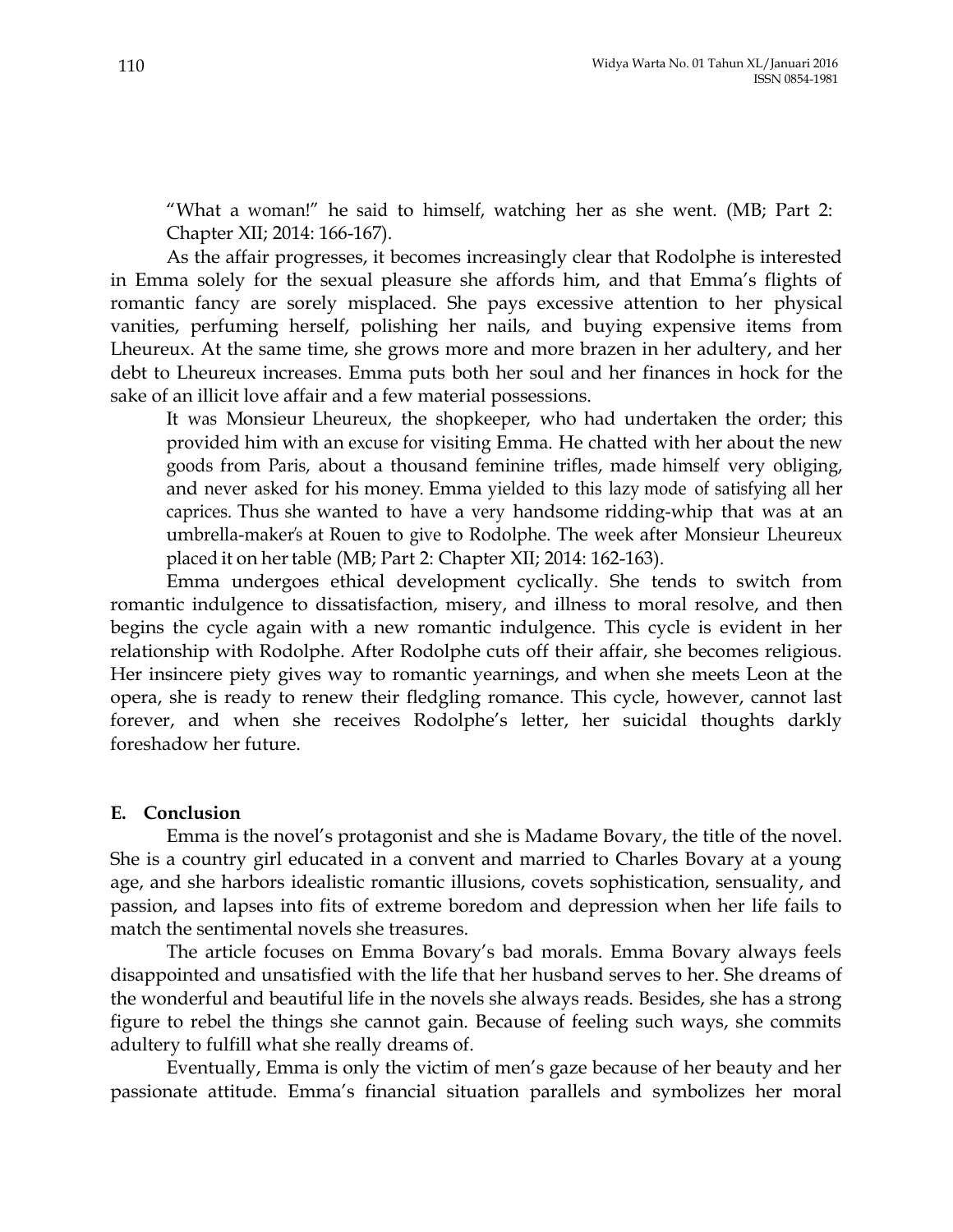depravity. Her interactions with men demonstrate her growing moral turpitude. Although Emma has carefully constructed a romantic fantasy world for herself throughout the novel, financial reality wrenches her, fully and finally, out of her dreams. Every attempt Emma makes in this section to circumvent or overcome her problems separates her from her dreams and demands that she face up to the ruin she has made of her life. Because of her depression, she commits suicide.

By reading the novel, the writer can learn how destructive the life of Emma Bovary is after conducting bad morals. She has betrayed her faithful husband by committing adultery with some men and deceived some people including her own husband in order to constitute her sophisticated and luxurious life she has dreamed of.

The writer hopes that this research is significant to the readers in order that they are able to learn the bad morals conducted by Emma Bovary. Hopefully, the research can also be a literary reference for those who would like to discuss the novel with the different topic.

#### **References**

Barry, Vincent. 1985. *Applying Ethics: A Text with Readings.* California: Wadsworth Publishing Company.

Durkheim, Emile. 1961. *Moral Education*. New York: The Three Press of Glence.

- Flamand, Lee. 2014. "Bad Moral". Page 2 of 10. (http://www.ehow.com/about\_5445679\_definition- amorality.html) accessed on December 1st , 2014}
- Flaubert, Gustave. 2014. *Madame Bovary*. Pennsylvania: An Electric Classics Series Publication.
- Forster, E.M. 2001. *Aspects of the Novel.* London: MacMillan Publishing.
- Guerin, Wilfred. 2005. *A Handbook of Critical Approaches to Literature.* NewYork: Oxford University Press.
- Kenney, William. 2005. *How to Read and Write about Fiction*. New York: Simon and Schuster, Inc.
- Taylor, Paul W. 1975. *Principles of Ethics.* Belmouth: Dickenson Publishing Company, Inc.